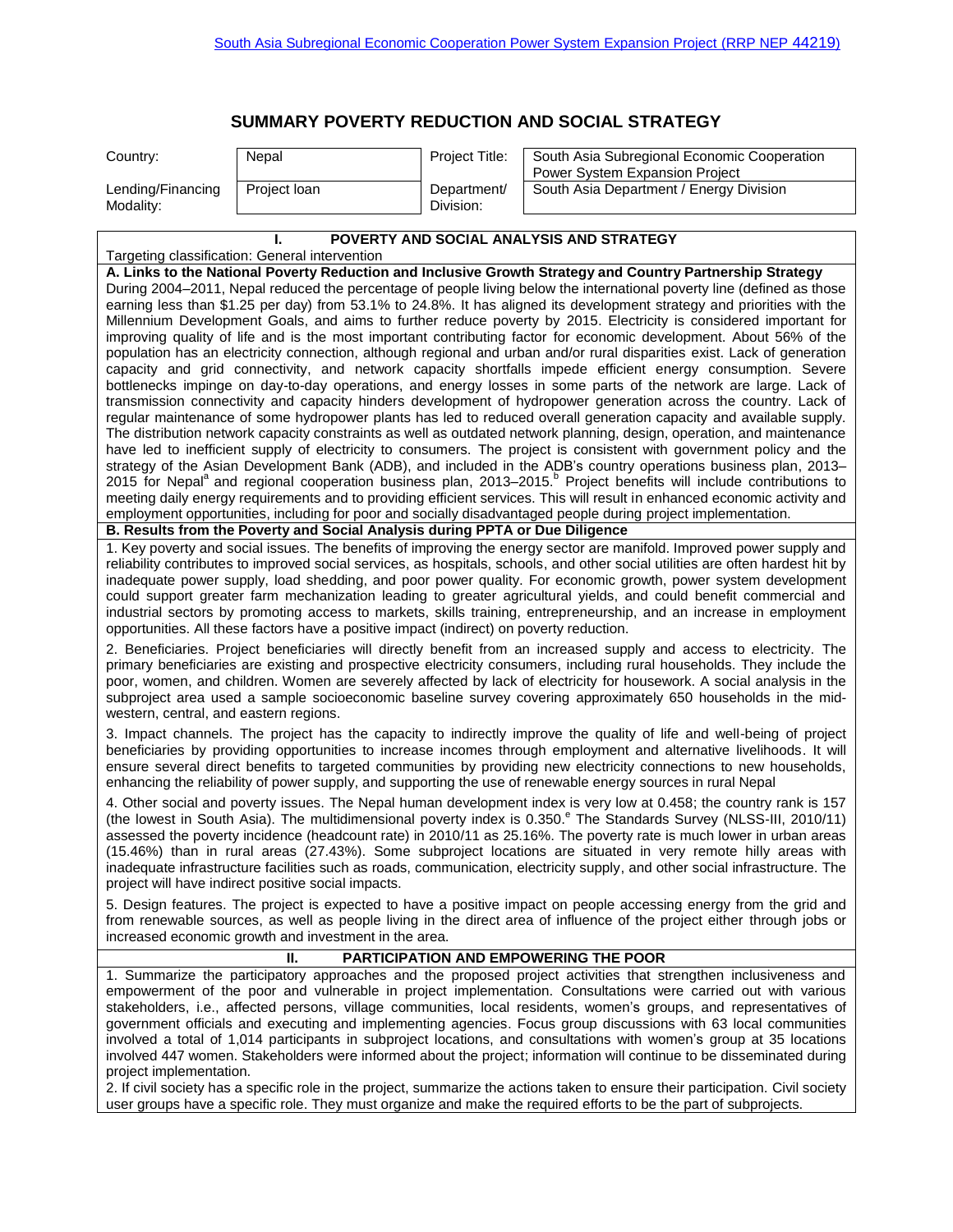| 3. Explain how the project ensures adequate participation of civil society organizations in project implementation.<br>Consultation will be continued with all stakeholders, including civil society, during project implementation. For AEPC<br>components, civil society user groups will be created to act as primary stakeholders. The project requires strong<br>participation of the CUGs, made up of community leaders and other active members of the community.<br>4. What forms of civil society organization participation is envisaged during project implementation? |  |  |  |  |  |
|-----------------------------------------------------------------------------------------------------------------------------------------------------------------------------------------------------------------------------------------------------------------------------------------------------------------------------------------------------------------------------------------------------------------------------------------------------------------------------------------------------------------------------------------------------------------------------------|--|--|--|--|--|
| M   Information gathering and sharing<br>Collaboration<br>Consultation<br>Partnership<br>мI<br>L                                                                                                                                                                                                                                                                                                                                                                                                                                                                                  |  |  |  |  |  |
| 5. Will a project level participation plan be prepared to strengthen participation of civil society as interest holders for                                                                                                                                                                                                                                                                                                                                                                                                                                                       |  |  |  |  |  |
| affected persons, particularly the poor and vulnerable?                                                                                                                                                                                                                                                                                                                                                                                                                                                                                                                           |  |  |  |  |  |
| $\boxtimes$ No. The executing and implementing agencies will continue consultation and participation with<br>l IYes.                                                                                                                                                                                                                                                                                                                                                                                                                                                              |  |  |  |  |  |
| adequate representation from all stakeholders, including the poor and vulnerable.                                                                                                                                                                                                                                                                                                                                                                                                                                                                                                 |  |  |  |  |  |
| <b>GENDER AND DEVELOPMENT</b><br>Ш.                                                                                                                                                                                                                                                                                                                                                                                                                                                                                                                                               |  |  |  |  |  |
| Gender mainstreaming category: Effective gender elements                                                                                                                                                                                                                                                                                                                                                                                                                                                                                                                          |  |  |  |  |  |
| A. Key issues.                                                                                                                                                                                                                                                                                                                                                                                                                                                                                                                                                                    |  |  |  |  |  |
| An analysis of the poverty and gender data reveals that women in the project area continue to suffer disproportionately                                                                                                                                                                                                                                                                                                                                                                                                                                                           |  |  |  |  |  |
| due to minimal access to education, health, and electricity, as well as low participation in formal and informal decision-                                                                                                                                                                                                                                                                                                                                                                                                                                                        |  |  |  |  |  |
| making processes, low land ownership, and other matters that affect their quality of life and well-being, relative to their                                                                                                                                                                                                                                                                                                                                                                                                                                                       |  |  |  |  |  |
| male counterparts. Women are primarily engaged in household work and cultivation. Most focus group participants                                                                                                                                                                                                                                                                                                                                                                                                                                                                   |  |  |  |  |  |
| perceived that the project would improve access to electricity, leading to improved livelihood, improved trade and                                                                                                                                                                                                                                                                                                                                                                                                                                                                |  |  |  |  |  |
| business, and improved children's education resulting in poverty reduction. At all locations, women expressed their                                                                                                                                                                                                                                                                                                                                                                                                                                                               |  |  |  |  |  |
| willingness to participate in subproject-related activities and build their capacity.<br>B. Key actions. A gender action plan was prepared. The executing and implementing agencies will ensure that proper                                                                                                                                                                                                                                                                                                                                                                       |  |  |  |  |  |
| health, safety, labor, and gender equality provisions are followed by the construction contractor. The project outputs will                                                                                                                                                                                                                                                                                                                                                                                                                                                       |  |  |  |  |  |
| have gender elements. The contractor will ensure at least 25% of total skilled and unskilled labors are women. At least                                                                                                                                                                                                                                                                                                                                                                                                                                                           |  |  |  |  |  |
| 50% of the newly electrified households should be from BPL and headed by women. Contractors will ensure equal                                                                                                                                                                                                                                                                                                                                                                                                                                                                     |  |  |  |  |  |
| wages for women, and proper health safety measurements and awareness of HIV/AIDS. The strategy will include                                                                                                                                                                                                                                                                                                                                                                                                                                                                       |  |  |  |  |  |
| raising the awareness of newly electrified households (estimated: 80,000) on: (i) safe and efficient use of electricity, i.e.,                                                                                                                                                                                                                                                                                                                                                                                                                                                    |  |  |  |  |  |
| use of compact fluorescent lamps; (ii) energy-related livelihood opportunities; and (iii) energy consumption habits and                                                                                                                                                                                                                                                                                                                                                                                                                                                           |  |  |  |  |  |
| patterns for household tasks. Additionally, AEP's renewable energy components will ensure electrification of 28,000                                                                                                                                                                                                                                                                                                                                                                                                                                                               |  |  |  |  |  |
| new households from mini-hydro and 2,500 households from solar-wind power hybrid mini-grid development, of which                                                                                                                                                                                                                                                                                                                                                                                                                                                                  |  |  |  |  |  |
| 33% will be below the poverty line and headed by women. The target is for at least 40% female participation in all                                                                                                                                                                                                                                                                                                                                                                                                                                                                |  |  |  |  |  |
| technical training for the construction, operation, and maintenance of subprojects. The executing agency will ensure an                                                                                                                                                                                                                                                                                                                                                                                                                                                           |  |  |  |  |  |
| effective social and gender GESI focal official is engaged at NEA and AEPC during project implementation. Training in                                                                                                                                                                                                                                                                                                                                                                                                                                                             |  |  |  |  |  |
| GESI-based community participation and management of energy systems by 2018 will be ensured by promoting                                                                                                                                                                                                                                                                                                                                                                                                                                                                          |  |  |  |  |  |
| productive energy use activities focused on (i) reducing women's time spent on household tasks, and (ii) women-led                                                                                                                                                                                                                                                                                                                                                                                                                                                                |  |  |  |  |  |
| microenterprise development.                                                                                                                                                                                                                                                                                                                                                                                                                                                                                                                                                      |  |  |  |  |  |
| $\boxtimes$ Gender action plan<br>Other actions or measures<br>No action or measure                                                                                                                                                                                                                                                                                                                                                                                                                                                                                               |  |  |  |  |  |
| <b>ADDRESSING SOCIAL SAFEGUARD ISSUES</b><br>IV.<br>$\Box$ C<br>T FI                                                                                                                                                                                                                                                                                                                                                                                                                                                                                                              |  |  |  |  |  |
| Safeguard Category: $\boxtimes$ A $\Box$ B<br>A. Involuntary Resettlement<br>1. Key impacts. Transmission and distribution components will have permanent and temporary impacts. Total land                                                                                                                                                                                                                                                                                                                                                                                       |  |  |  |  |  |
|                                                                                                                                                                                                                                                                                                                                                                                                                                                                                                                                                                                   |  |  |  |  |  |
| requirements for these transmission sub stations is 62.30 hectares (ha) of which 35.00 ha are government land and<br>27.30 ha private land. This will impact approximately 326 households as economic displacement by loss of land. The                                                                                                                                                                                                                                                                                                                                           |  |  |  |  |  |
| 24 proposed new 33/11 kilovolt (kV) distribution substations will require a total of 12.10 ha of private land and will                                                                                                                                                                                                                                                                                                                                                                                                                                                            |  |  |  |  |  |
| impact approximately 24 households. The transmission lines will have permanent impacts such as loss of small pieces                                                                                                                                                                                                                                                                                                                                                                                                                                                               |  |  |  |  |  |
| of land for tower footings in transmission lines, and temporary impacts on loss of trees and crops along the right-of-                                                                                                                                                                                                                                                                                                                                                                                                                                                            |  |  |  |  |  |
| way. Transmission towers on private land will be acquired. Similarly distribution lines, especially 33 kV lines will have                                                                                                                                                                                                                                                                                                                                                                                                                                                         |  |  |  |  |  |
| temporary impacts on loss of trees and crops along the right-of-way.                                                                                                                                                                                                                                                                                                                                                                                                                                                                                                              |  |  |  |  |  |
| 2. Strategy to address the impacts. A combined resettlement plan and indigenous peoples plan (draft) was prepared for                                                                                                                                                                                                                                                                                                                                                                                                                                                             |  |  |  |  |  |
| NEA's transmission and distribution components; and a resettlement framework for AEPC's components to address                                                                                                                                                                                                                                                                                                                                                                                                                                                                     |  |  |  |  |  |
| future subprojects.                                                                                                                                                                                                                                                                                                                                                                                                                                                                                                                                                               |  |  |  |  |  |
| 3. Plan or other actions.                                                                                                                                                                                                                                                                                                                                                                                                                                                                                                                                                         |  |  |  |  |  |
| Resettlement plan<br>$\boxtimes$ Combined resettlement and indigenous peoples plan                                                                                                                                                                                                                                                                                                                                                                                                                                                                                                |  |  |  |  |  |
| Combined resettlement framework and indigenous peoples<br>$\boxtimes$ Resettlement framework                                                                                                                                                                                                                                                                                                                                                                                                                                                                                      |  |  |  |  |  |
| planning framework<br>Environmental and social management                                                                                                                                                                                                                                                                                                                                                                                                                                                                                                                         |  |  |  |  |  |
| Social impact matrix<br>system arrangement                                                                                                                                                                                                                                                                                                                                                                                                                                                                                                                                        |  |  |  |  |  |
| No action                                                                                                                                                                                                                                                                                                                                                                                                                                                                                                                                                                         |  |  |  |  |  |
| <b>B. Indigenous Peoples</b><br>Safeguard Category: □ A<br>⊠B<br>C<br>-FI                                                                                                                                                                                                                                                                                                                                                                                                                                                                                                         |  |  |  |  |  |